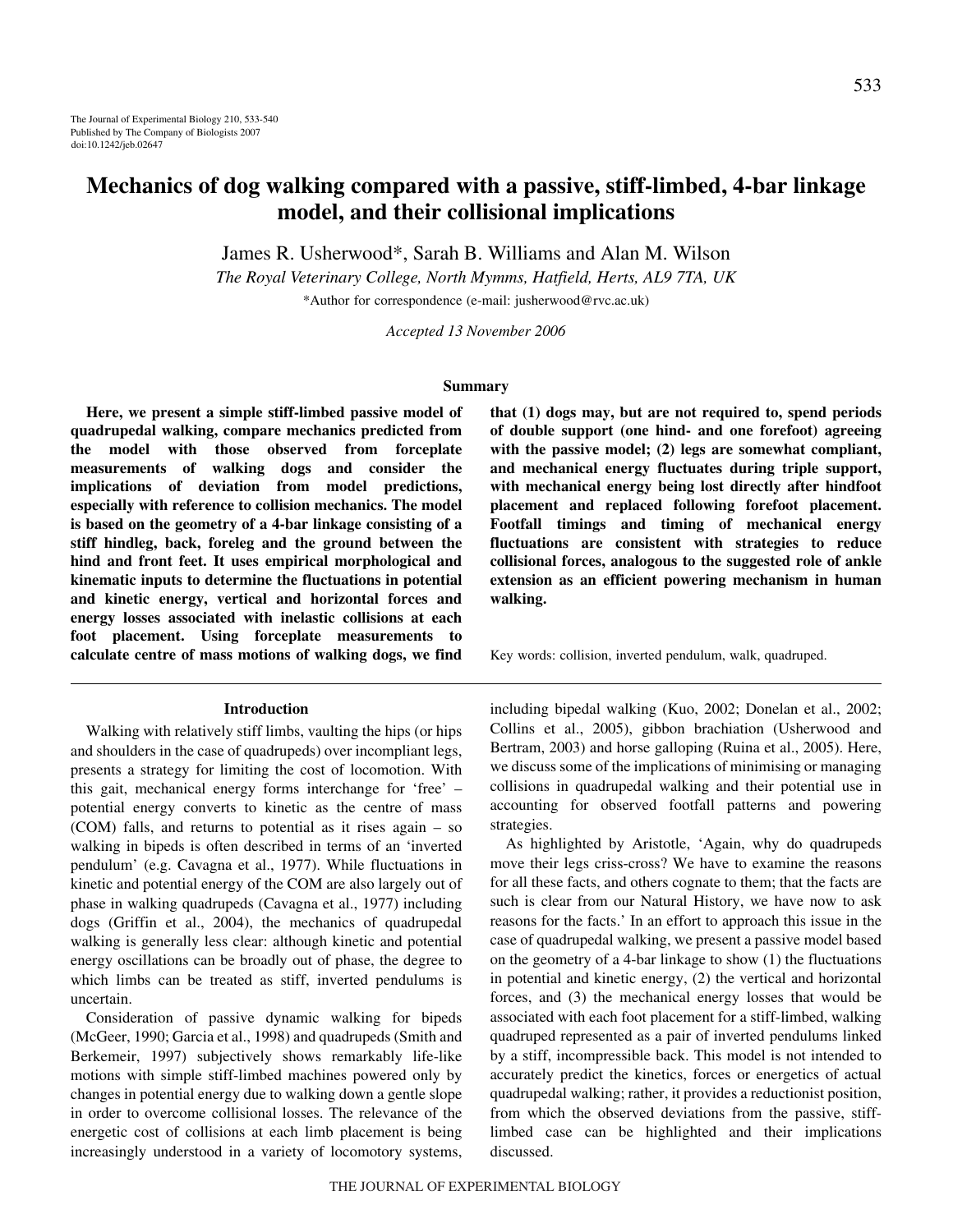#### **Materials and methods**

Here we present methods for: (1) a simple model of quadrupedal walking based on the geometry of a 4-bar linkage, predicting fluctuations in potential and kinetic energies, and horizontal and vertical accelerations, for passive, stiff-limbed quadrupeds; (2) extension of the model to derive energy losses due to collision as functions of limb phase and powering strategy; (3) empirical determination of fluctuations in potential and kinetic energies, horizontal and vertical accelerations, and power from forceplate and kinematic measurements; and (4) quantitative comparison of the model and observed fluctuations in potential and kinetic energies to determine the degree to which quadrupedal walking is passive (with a high 'energy recovery') and stiff-limbed (with a high value of the novel parameter 'compression ratio'). Further comparisons between model and empirical observations in this manuscript are qualitative.

# *Model construction*

# *Phase*

As walking can be considered a symmetrical gait, the footfall pattern can be described usefully in terms of phase  $(\phi)$ , expressed as a percentage throughout, where

$$
\phi = T_{\text{H1-F1}} / T. \tag{1}
$$

 $T_{\text{H1-F1}}$  is the time period between the first hindfoot and the first forefoot making contact with the ground as a proportion of the complete stride time (*T*) (the period between successive contacts with the same foot – double the period of a step). We assume symmetry between left and right throughout: the first hind foot hits the ground at 0% of stride period, the first front foot at  $\phi\%$  and the second hind foot at 50%. As an example, an evenly spaced Hind-Fore-Hind-Fore-Hind (H-F-H-F) footfall pattern would have a phase of 25%. Phases less than 25% are biased towards H-F–H-F–H. Note that, with this definition, left and right make no difference; a stride can begin with either left hind- or right hindfoot. Note that the model uses a subtly different form of phase [the 'geometric phase'  $(\phi_{\text{geom}})$ , see below], but this has an imperceptible bearing on the results.

#### *Numerical 4-bar model*

The model reduces quadrupedal walking to a 4-bar linkage (Fig. 1) that continuously conserves mechanical energy (although see the 'collisions calculations' section on powering strategies). The geometry of the path of the hips and shoulders is determined by a compass gait for hind- and forelimbs, and a linkage between hips and shoulders provided by an incompressible, rigid back. This can be viewed as a 4-bar linkage consisting of a mass-less hindleg, a back with a distributed mass, a mass-less front leg and the static ground between the front and hind feet. This geometry determines the height, and thus potential energy, of the COM at every hindleg angle  $(\theta)$  (taken from the vertical). Swing legs are disregarded. We calculate the appropriate geometry for the 4 bar linkage for the full range of hindlimb angles from  $-\theta_{\text{hind}}$  to  $+\theta_{\text{hind}}$  (repeated to make two steps, or one stride, Fig. 1B). For each small change in hindlimb angle (a 125th of  $\theta_{\text{hind}}$ , so approximately 0.18° in our simulations), the time interval is calculated that results in the appropriate linear and angular velocities required for the kinetic energies to combine with potential energy to result in a constant total mechanical energy (see Usherwood and Bertram, 2003). With the additional assumption that the limbs sweep through equal angles before and after the vertical, the only required inputs are as follows. Morphological: hind- and foreleg lengths (*L*hind, *L*fore); body mass  $(m_b)$ ; bias of body mass towards the shoulders  $[p,$  which we take as 60% following Jayes and Alexander (Jayes and Alexander, 1978), Lee et al. (Lee et al., 1999) and Griffin et al. (Griffin et al., 2004)]; and body moment of inertia about the COM (*I*). Kinematic: the mean horizontal velocity **V**, which with stride period *T* is used to determine  $\theta_{\text{hind}}$  (below) and the limb phase  $(\phi)$ . By iteration, the total mechanical energy of the system is found that results in the observed net forward velocity (**V**).

The maximum angle swept from the vertical of the hindlimb  $(\theta_{\text{hind}})$  is given by:

$$
\theta_{\text{hind}} = \sin^{-1} \left( \mathbf{V} T / 4L_{\text{hind}} \right). \tag{2}
$$



Fig. 1. Model geometry. (A) A 4-bar linkage consisting of a stiff hindleg (red, length *L*<sub>hind</sub>), back, foreleg (blue, length *L*<sub>fore</sub>) and the ground between the hind and front feet. The path of the body centre of mass (COM) and its rotations are calculated from purely geometric considerations as the hindleg vaults over the vertical (B). The stride begins at the instant of hindfoot placement. Both hind- and foreleg angles are assumed to sweep an equal angle before and after vertical. The initial foreleg angle  $\theta_{\text{fore}}$ <sup>\*</sup> is determined from the phase. The hindlimb angle is incremented, changing COM position (green dots) and body angle, and the appropriate time step for each increment throughout the stride is calculated such that the total mechanical energy is constant (although see the 'powering strategies' section). Interchanges between mechanical energy components (potential, kinetic and rotational kinetic energies), velocities and accelerations were thus calculated from the 4-bar linkage geometry as a function of time. Total mechanical energy was adjusted so that the model and observed mean horizontal velocities corresponded.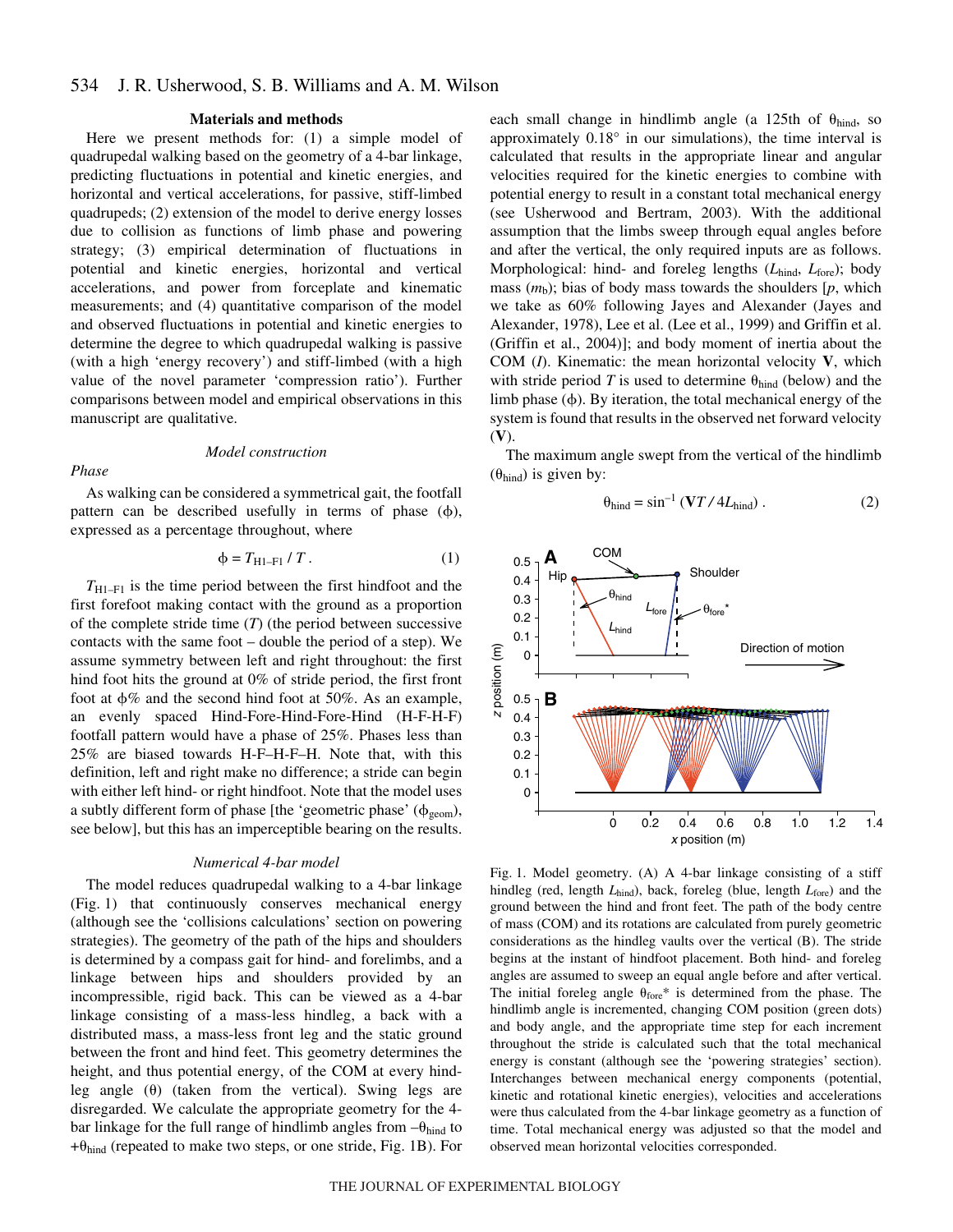This definition of  $\theta_{\text{hind}}$  is appropriate for use in the 4-bar model as the model assumes symmetry about the vertical and a duty factor (DF) of 0.5 (as the legs are infinitely stiff). True maximum sweep values are larger because the DF is  $>0.5$ during walking, and are somewhat biased so that the hindfoot travels further back than it does forwards with respect to the hip. However, the aim of the model is to make the simplest 'default' position, with which to contrast empirical observation.

We calculate an approximation of the moment of inertia (second moment of mass) of the body about the COM with the following assumptions: the mass distribution behind the COM is even and the distribution after the COM towards the shoulders is also even, but the mass is biased towards the shoulders such that  $p=0.6$ . It turns out that modelled changes in rotational kinetic energy account for only a very small proportion of energy interchange (the amplitude in our simulations is typically 18 times less than for potential energy); therefore, we consider this very basic approximation for the moment of inertia to be adequate for the purposes of this study, and do not consider rotational kinetic energy further.

The model uses a geometric form for phase  $(\phi_{\text{geom}})$  as an input for the geometry:

$$
\phi_{\text{geom}} = (\theta_{\text{fore}} + \theta_{\text{fore}}*) / 4\theta_{\text{fore}}, \tag{3}
$$

where  $\theta_{\text{fore}}$  is the maximum angle from vertical swept by the forelegs, and  $\theta_{\text{fore}}$ \* is the angle of the forelegs from vertical at the instant of hindfoot placement (Fig. 1). As the magnitude of the velocity varies little throughout a stride, despite fluctuations in kinetic energy, the two forms for phase (Equations 1 and 3) give indistinguishable (<1% difference) values.

#### *Collision calculations*

The instantaneous change in velocity at each foot-on of the stiff-legged walking model is associated with a collision [see (Ruina et al., 2005) for extensive discussion of collision mechanics]. Treating this collision as inelastic, a mechanical energetic cost of these collisions can be calculated from the velocity of the COM immediately before foot-on (**v**) and the step change in direction of the COM  $(\gamma)$  (Fig. 2):

$$
\mathbf{v}' / \mathbf{v} = \cos(\gamma) \,, \tag{4}
$$

where **v**' is the velocity directly after the collision, before any energy return has taken place. From this, the ratio of post- and pre-collision kinetic energies  $(E_k'$  and  $E_k$ , respectively) can be calculated:

$$
E_{k}^{\prime}/E_{k} = \cos^{2}(\gamma). \tag{5}
$$

Therefore, the energy lost with each sudden redirection of the COM trajectory at both hind and front foot placement can be calculated from the stiff-limbed 4-bar linkage model described above:

$$
\Delta E_{\text{coll}} = E_{\text{k}} - E_{\text{k}}' = \frac{1}{2} m_{\text{b}} \mathbf{v}^2 [1 - \cos^2(\gamma)]. \tag{6}
$$

It is worth noting that, although the magnitude of the accelerations (and so forces) at each collision is high



Fig. 2. Collision geometry at foreleg contact. A component of the centre of mass (COM) velocity just prior to collision **v** can be maintained after the collision (**v**) despite an inelastic redirection through an angle  $\gamma$  determined from the 4-bar linkage geometry. The collisional energy loss calculated at each leg contact is dependent on both velocity and the angle  $\gamma$  with which the COM path is suddenly deflected.

(approaching infinite with a stiff-limbed model) and dependent on the simulation step size, energy losses associated with collision are finite and relatively insensitive to simulation step size.

#### *Model powering strategies*

For steady speed walking to be maintained, the energetic losses due to COM collision at each foot placement must be recovered over the stride cycle. The timing of energy return has a bearing on the collision energy losses and/or the speed that can be achieved for a given cost. For the completely stifflimbed walker, energy should ideally be put into the system only directly following a collision event, as this allows the greatest period at highest speed for a given collisional energy loss; any other energy input strategy would require higher velocities at the instant of collision (and so higher collisional energy losses) if the same average horizontal velocity was to be achieved. We therefore study the collision energy losses associated with three extreme energy input strategies: first, an immediate recovery of each energy loss directly after each collision (this is the strategy assumed in all previous sections); second, a recovery of energy only directly after forelimb contact (resulting in a reduced total mechanical energy between hindfoot contact and forefoot contact); third, a recovery of energy only directly after hindlimb contact. Note that, for fair comparison, the initial energy conditions are adjusted so that the mean speed is the same in each case.

# *Empirical measurements*

# *Dogs and forceplate and integrations*

Five sound pet dogs covering a moderate range of sizes and proportions (Table 1) were walked over a forceplate, following procedures approved by the Royal Veterinary College. Speeds were selected at which each dog appeared to walk steadily without breaking into a trot or pausing. Non-dimensionalised speeds (Froude numbers  $Fr = \frac{V^2}{gL_{\text{hind}}},$  where *g* is the acceleration due to gravity) were calculated following Alexander and Jayes (Alexander and Jayes, 1983), using the hindlimb length (floor to hip during standing) as the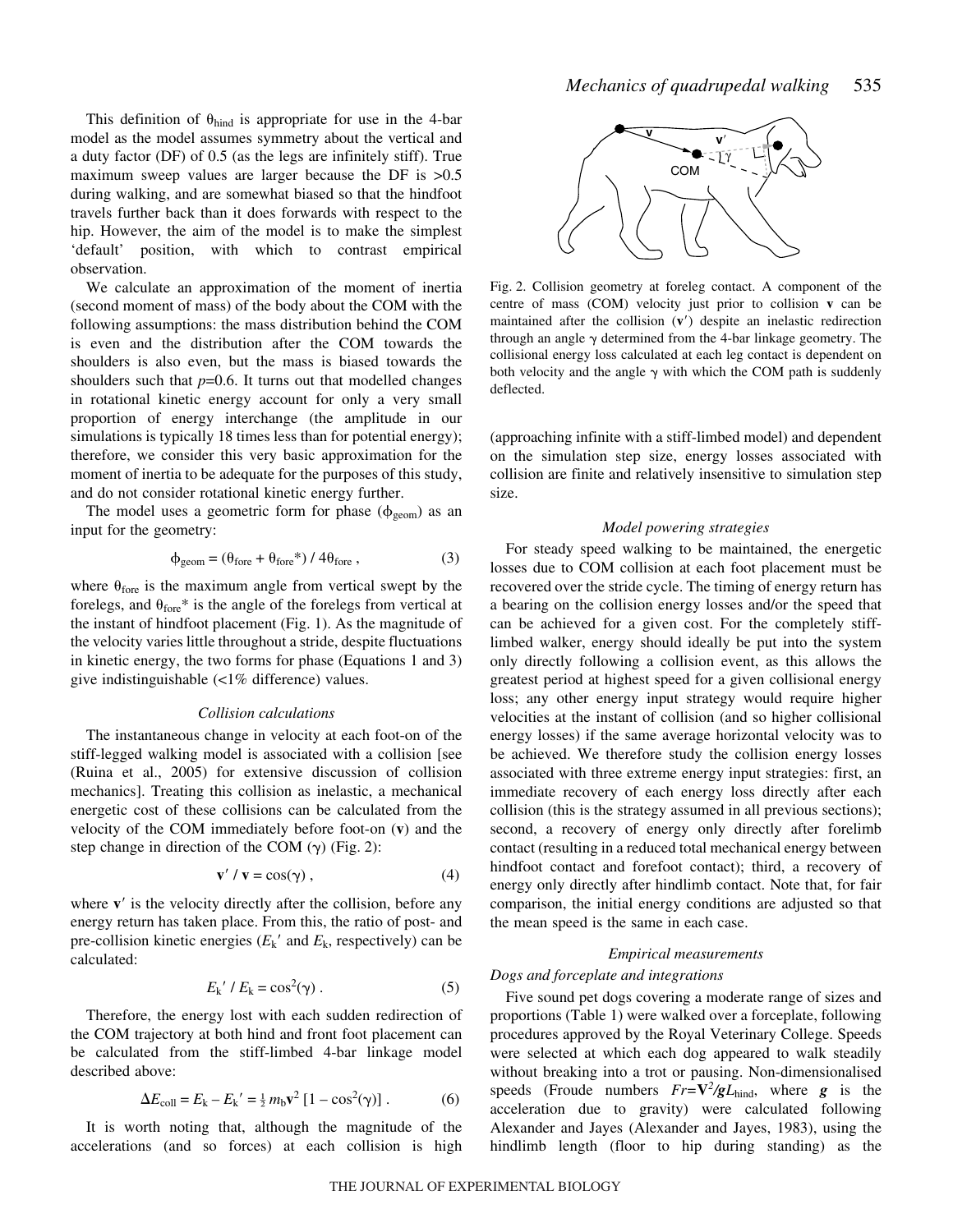#### 536 J. R. Usherwood, S. B. Williams and A. M. Wilson

|                                              | Dog1           | $\log 2$            | Dog $3*$            | $\log 4$         | Dog $5^{\dagger}$   |
|----------------------------------------------|----------------|---------------------|---------------------|------------------|---------------------|
| <b>Breed</b>                                 | Labrador       | Australian shepherd | Australian shepherd | Springer spaniel | <b>Bull</b> terrier |
| Sex                                          | Male           | Male                | Female              | Male             | Male                |
| Mass (kg)                                    | 33.8           | 25.3                | 21.7                | 18.1             | 13.0                |
| Hindlimb(m)                                  | 0.46           | 0.51                | 0.46                | 0.40             | 0.36                |
| Back(m)                                      | 0.59           | 0.63                | 0.52                | 0.53             | 0.37                |
| Forelimb (m)                                 | 0.48           | 0.48                | 0.47                | 0.40             | 0.33                |
| Number of trials                             | 6              |                     | 6                   | 8                | 10                  |
| Mean $\pm$ 1 s.d. $\theta_{\text{bind}}$ (°) | $25.3 \pm 2.2$ | $26.7 \pm 1.2$      | $23.4 \pm 1.6$      | $25.4 \pm 1.7$   | $18.2 \pm 0.9$      |
| Mean phase $\pm$ 1 s.d. (%)                  | $16.5 \pm 0.9$ | $12.9 \pm 1.6$      | $11.6 \pm 1.8$      | $9.6 \pm 1.6$    | $15.8 \pm 1.5$      |

Table 1. *Morphology and key kinematic variables for the five dogs*

\*The dog for which example trials of very slow, slow and moderate walking (Fig.·3) were taken.

<sup>†</sup>Excluded from Fig. 4 as energy recovery was <50% throughout the Froude number range; this dog exhibited a 'bouncing gait' even when kinematically walking.

representative length. Basic two-dimensional kinematic parameters (from 240 Hz 5-camera Qualisys system; Qualisys, Gothenberg, Sweden) and ground reaction forces (from a Kistler 9827BA; Kistler Instruments Ltd, Alton, UK) recording at 1000 Hz and low-pass filtered at 25 Hz with a zero-lag digital fourth-order Butterworth filter were repeatedly recorded for single steps. Mean horizontal velocity, required as a model input and for forceplate integration (see below), was derived from motion of a marker sited on the trunk at approximately halfway down the seventh rib. Foot-on timings (required for limb phase, an input of the model) and foot-off timings (to show periods of triple support) were assessed from kinematic markers on the feet.

Motions of the COM were calculated from the measured ground reaction forces, as were the associated changes in potential and kinetic energy, following the principles described by Cavagna (Cavagna, 1975). In order to minimise drift due to integrating or double-integrating over long periods, we used measurements for single steps (we use from hind-on to the contralateral hind-on) and duplicated the derived values, assuming walking to be a symmetrical gait, to provide results for a complete stride (two steps). In addition, it was assumed that there is no net change in COM height over a step (mean vertical velocity is zero), the mean horizontal velocity is that observed from kinematics and there is no net horizontal acceleration or deceleration. Unlike Cavagna (Cavagna, 1975), we include vertical kinetic energy in our calculation of kinetic energy. COM power (external mechanical power) is calculated from the changes in the sum of potential and kinetic energies for a small time-step  $(\Delta t)$ :

$$
P_{COM} = \Delta (E_p + E_k) / \Delta t . \qquad (7)
$$

## *Energy recovery and compression ratio*

To provide a quantitative assessment of the degree to which walking quadrupeds follow stiff-limbed, passive walking, we use both the widely discussed term 'energy recovery' (e.g. Cavagna et al., 1977; Griffin et al., 2004) and a new term, which we describe as a compression ratio (*CR*). Energy recovery describes the proportion of combined potential and kinetic energy fluctuation that could be achieved passively:

$$
ER = 1 - \sum E_{\rm m} / (\sum E_{\rm k} + \sum E_{\rm p}) =
$$
  
\n
$$
(\sum E_{\rm k} + \sum E_{\rm p} - \sum E_{\rm m}) / (\sum E_{\rm k} + \sum E_{\rm p}),
$$
 (8)

where  $E_m$  is the total instantaneous mechanical ( $E_p + E_k$ ) energy. A value of 1 would suggest perfect *E*k*-E*p*-E*<sup>k</sup> interchange and a constant zero  $P_{COM}$ .

The *CR* is based on the variations in potential energy that *would* occur *if* the quadruped was stiff-limbed, using the observed morphology and foot kinematics. It is based on the amplitude of changes in energy, and takes no account of timing. It can be used as a measure of the degree to which limbs can be viewed as being stiff:

$$
CR = a_{\text{E}_p, \text{obs}} / a_{\text{E}_p, \text{mod}}, \tag{9}
$$

where  $a_{E_p,obs}$  is the amplitude of the forceplate-derived variation in potential energy, and  $a_{\text{E}_{p,mod}}$  is that derived from the stiff-limbed model. A value of zero would show that the COM travelled in a completely level path; a value of 1 suggests that the COM changes height exactly as calculated from the rigid 4-bar linkage model. Note that this metric is only useful for walking: values near 1 *can* be achieved with trotting, but it should not then be inferred that stiff limbs are being used. Also note that for a walking biped, this would be simply

$$
CR_{\text{biped}} = a_{\text{E}_\text{p},\text{obs}} / m_\text{b} gL [1 - \cos(\theta)], \qquad (10)
$$

where *L* is the leg length and  $\theta$  the maximum leg angle from vertical.

## **Results and discussion**

Model- and forceplate-derived results for three trials of one dog (Dog 3, an Australian Shepherd; Table 1) are shown in Fig. 3. The appropriate observed kinematic inputs  $(V, \theta, T)$ from each trial were used as inputs to the model. These three trials were selected as they cover very slow, slow and moderate walking speeds, and deviations from the zero acceleration assumption used in the forceplate integrations were small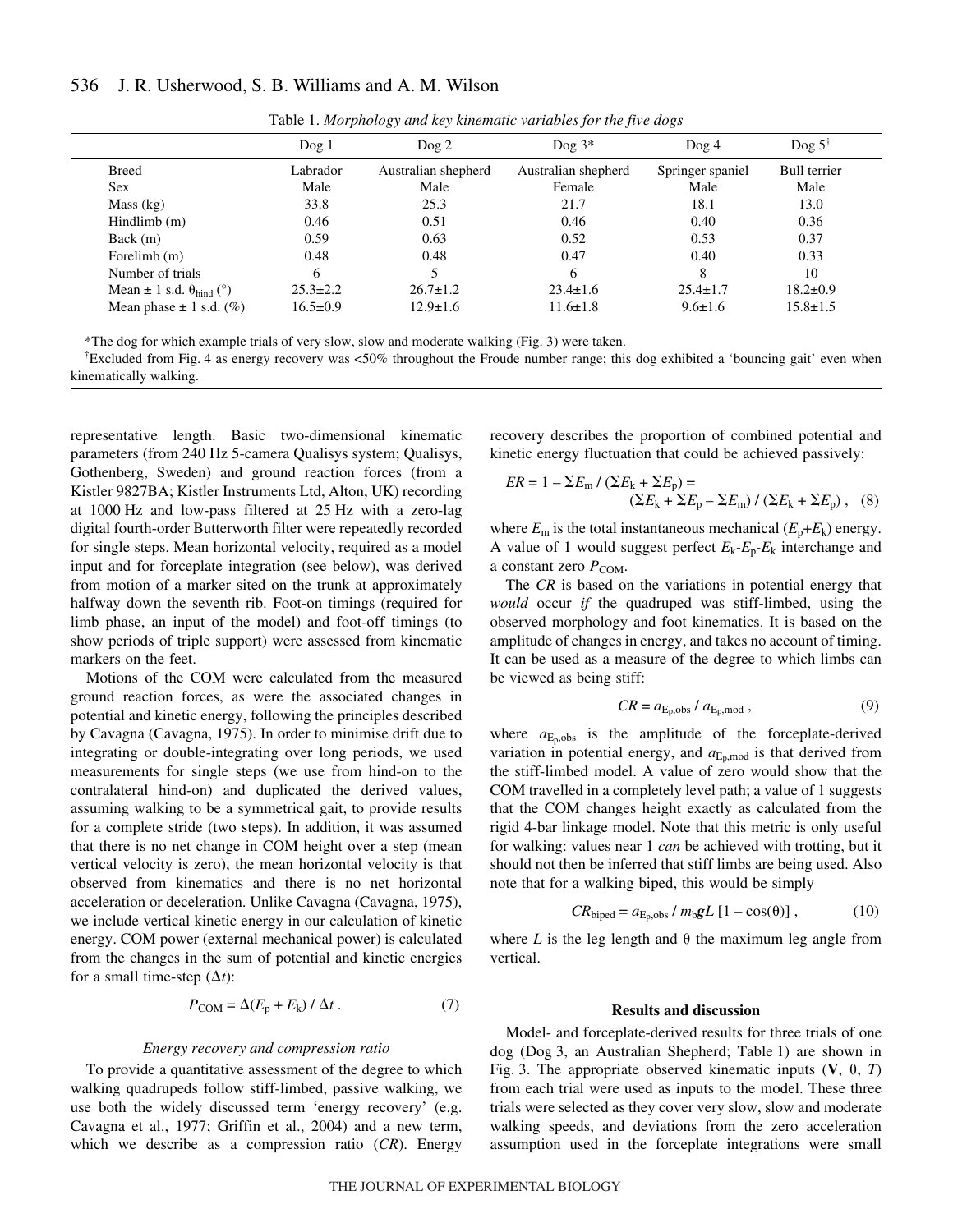(impulses over the integration period would have accounted maximally for a change in  $0.06 \text{ m s}^{-1}$  or  $0.07 \text{ m s}^{-1}$  in horizontal and vertical velocity, respectively). Each trace shows values for a complete stride, adjusted to start at hindfoot contact (derived from kinematics). Results for three of the four additional dogs broadly matched those for the 'moderate' example trial (Fig. 3iii). The remaining dog, also the smallest, locomoted at an appropriate range of Froude numbers (0.23–0.46) for walking dogs; however, this dog appeared to use a bouncing gait at these Froude numbers, with the energy recovery values often below 50%.

# *Fluctuations in Ep and Ek: energy recovery and the compression ratio*

At low speeds, fluctuations in potential energy approach those predicted by the stifflimbed geometry (Fig. 3iA, and the *CR* of Fig. 4). However, this is associated with energy input as the COM rises, and loss as it falls again (Fig. 3iE), as indicated by the power profile, the low amplitude of the  $E_k$  fluctuations (Fig. 3iB) and the diminished energy recovery [Fig. 4, matching the observations of Griffin et al. (Griffin et al., 2004)]. At intermediate speeds, observed fluctuations in  $E_p$  are of a lower amplitude and match the stiff-limbed model less well, presumably indicating that the limbs compress to a greater extent. However,  $E_k - E_p - E_k$  energy interchange is more effective during periods of double support (one hindand one forefoot), suggesting passive stifflimbed or 'inverted pendulum' mechanisms are effective: COM powers are low during this period (Fig. 3iiE), and energy recovery is at a maximum (Fig. 4) at these speeds. At higher walking speeds, the observed  $E<sub>p</sub>$  fluctuations flatten further, and *COM* powers are consistent with spring-like behaviour of the forelimbs, with mechanical energy lost during the first

half of stance and recovered during the second half. This theme continues with increasing speed, with a reduction in both energy recovery (suggesting more spring-like behaviour and less stiff-limbed or inverted-pendulum energy interchange) and the *CR* (indicating that limbs compress to a greater extent).

These results show the value of the term 'energy recovery' and the proposed term 'compression ratio' in the study of walking. Although energy recovery has proved effective in indicating the potential for passive  $E_p$ - $E_k$ - $E_p$  interchange, it is unable to provide an indication of how important this interchange is. Consider a large animal walking with a near- 'Groucho' gait (with a level, constant speed COM) that fluctuates  $E_p$  and  $E_k$  by only a very small amount. If this small



Fig. 3. Observed and model energy fluctuations  $(A,B)$ , accelerations  $(C,D)$  and powers (E) for three example walking strides ranging from very slow (i) through slow (ii) to moderate (iii). Model outcomes, derived using empirical kinematic inputs and the stifflimbed, constant energy (the immediate energy recovery strategy) model are shown in blue; values derived from forceplate measurements and kinematics are shown in red. Model accelerations go off-scale at the instants of each foot initial contact. Foot contact timings (F) can be used to identify periods of double and triple support.

fluctuation happened to be exactly out of phase, consideration of energy recovery alone might suggest that it was walking efficiently, while each limb performed massive internal negative and positive works [and, presumably, at high metabolic cost (Ortega and Farley, 2005)]. Without resorting to leg-by-leg forceplate measurements and analysis, the *CR* provides an indication of the energy fluctuations that would be associated with stiff-limbed walking, and therefore how much weight to put on the consideration of the energy recovery term. So, there are two key questions to be asked when studying a walking animal: what proportion of the  $E_k - E_p - E_k$  interchanges may be considered passive and to what extent might this be achieved using stiff limbs. Although a full inverse dynamics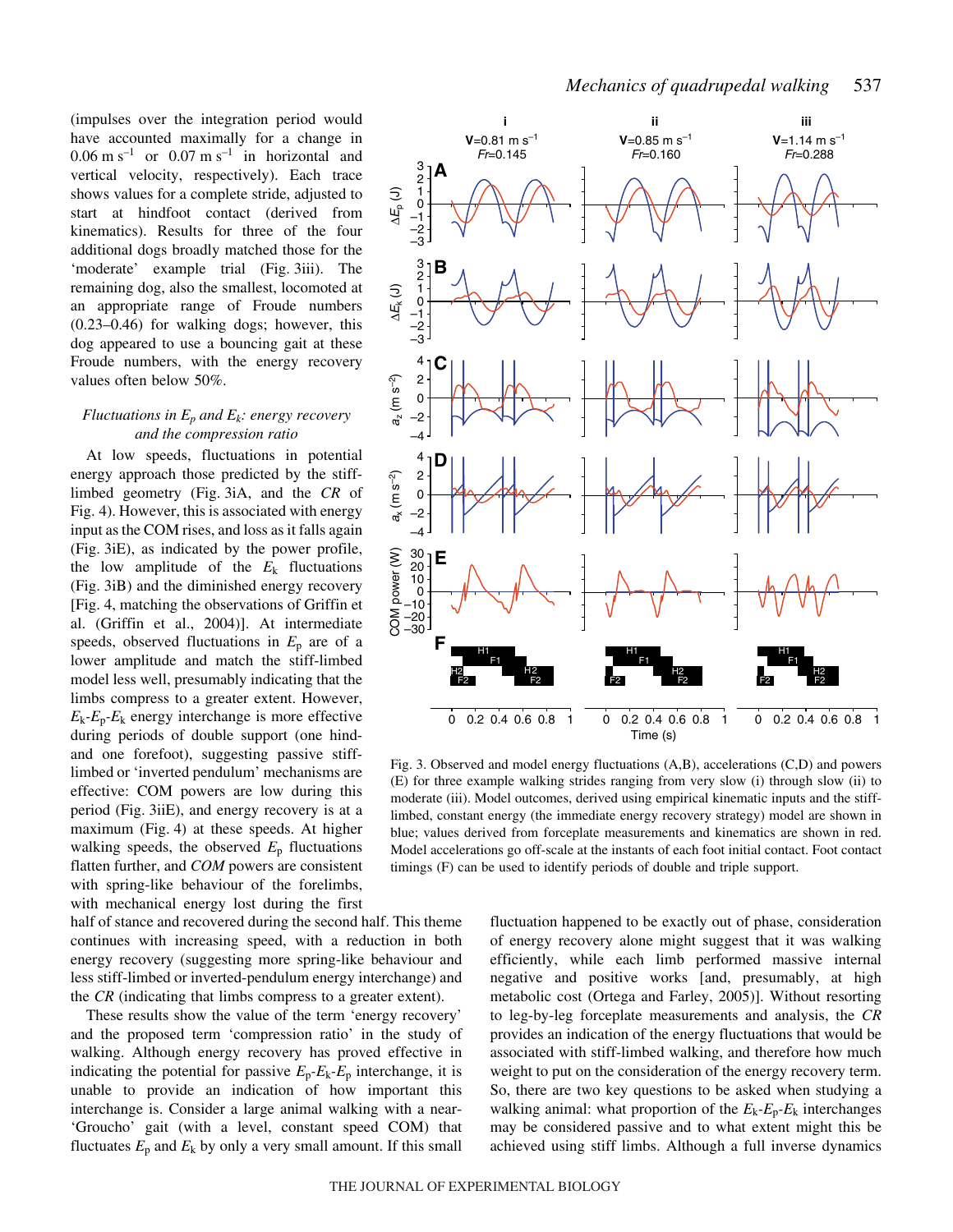

Fig. 4. Combined summary results for four walking dogs over a range of speeds. Solid outlines relate to the left axis [compression ratio (*CR*)] and represent the observed fluctuations in potential energy as a proportion of those calculated from stiff-limbed 4-bar linkage geometry. Symbols with grey outlines relate to the right-hand axis [energy recovery (*ER*)] and represent the effectiveness of 'energy interchange' between kinetic and potential energies (1 being perfect). Lines show quadratic fits.

assessment of the walking animal is required to answer these questions fully, we consider energy recovery and *CR* to provide broad metrics for these two questions. Each of these terms indicates necessary *but not adequate* conditions for passive, stiff-limbed walking. High values of each can potentially be achieved with near-Groucho (*ER*) or 'bouncing' (*CR*) walking. High values for both, however, provide strong evidence for passive, stiff-limbed walking mechanics without the requirement of a full inverse dynamics analysis.

## *Observed and model accelerations (forces)*

Deviations between observed and model vertical and horizontal accelerations can be broadly understood by consideration of a certain degree of limb compliance, increasing with speed. The model predicts very high accelerations (or forces) at the instant of each foot placement; forceplate records show that there is a delay between foot placement and peak force, and the force peaks are smoothed. Once this is taken into account, the model is effective in accounting for both horizontal and vertical accelerations, particularly during periods of double (one hind-, one forefoot) stance (Fig. 3C,D).

With increasing speeds, the model predicts larger components of the vertical impulse to be contained in the collision spikes. Mean vertical acceleration remains zero (mean vertical force = body weight) but, while the COM arcs along its trajectory, centripetal acceleration requirements become apparent – vertical accelerations during the majority of the stride fall below zero. The model indicates that this trend would continue with increasing speed until the dog requires vertical accelerations below  $-9.81 \text{ m s}^{-2}$ ; at this point there is insufficient gravity to keep the model dog in contact with the ground, and walking cannot be maintained. For the morphological and kinematic inputs of the 'medium' trial  $(\theta_{\text{hind}}=24.8, \varphi=13.0\%)$ , this condition would occur at a Froude number of 0.84; with the same parameters but a phase of 0%



Fig. 5. Model collisional energy losses for a step with full ranges of forelimb–hindlimb phases. A ±25% limb phase suggests exactly even timing between hind- and forefoot contacts (H-F-H-F-, represented by vertical grey broken lines). Dotted lines represent energy lost at hind-foot contact; broken lines the energy lost at forefoot contact; solid lines the total energy lost for a step (one hind- and one forefoot contact). Three hypothetical powering strategies are shown: immediate recovery of energy loss (black); energy recovery only directly after forefoot contact (red) (most realistic); energy recovery only after hindfoot contact (blue). (A) Results for a fore-aft symmetrical walking dog with even fore- and hindleg lengths and a centre of mass (COM) mid-way along the body. (B) As for A, but with a realistic bias in leg lengths (foreleg =  $0.47$  m, hindleg =  $0.46$  m). (C) As for A, but with a realistic bias in mass position, with the COM towards the shoulders (*p*=0.6). (D) Results using realistic values of both limb length and mass bias. The underlying grey box represents the observed range of mean phases for walking dogs.

THE JOURNAL OF EXPERIMENTAL BIOLOGY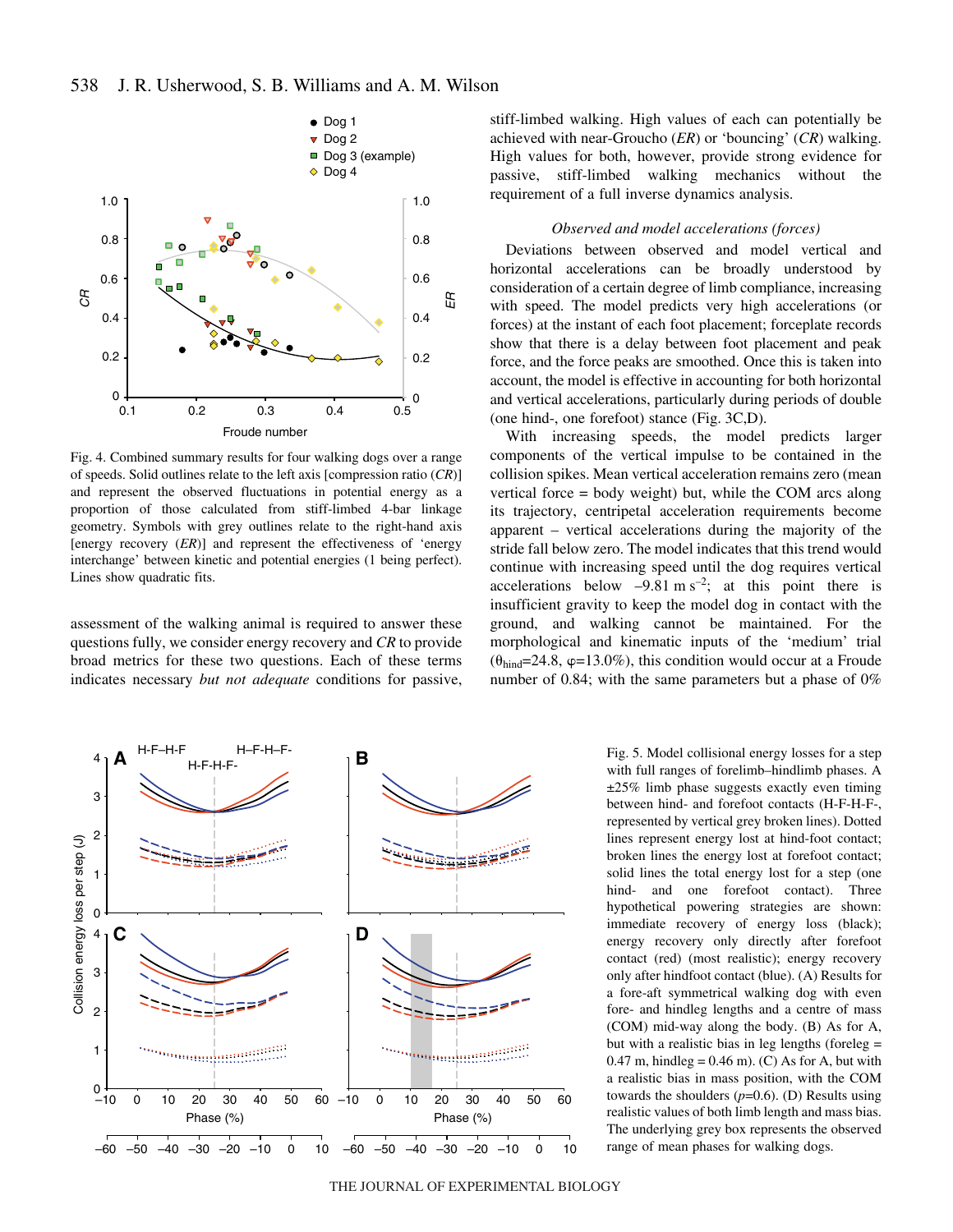or 50% (pacing or trotting footfall pattern), at *Fr*>0.76; with a phase of 25%, at *Fr*>0.84. This phenomenon, therefore, occurs at speeds considerably greater than those tested in this study. This speed limitation to walking is largely equivalent to that described by Alexander (1989) and Usherwood (2005), traditionally understood using inverted pendulum mechanics to describe the centripetal acceleration requirements of stifflimbed walking. However, even at moderate Froude numbers, limb compliance smoothes the COM trajectories, thus reducing both the impulses attributable to the collision spikes, and the centripetal acceleration requirements, effectively spreading the weight support across the stance.

# *Collision results*

Results from the collision model  $(Fig. 5)$  indicate the implications of bias in front/back leg length, fore/aft mass distribution, powering strategy and phase. A realistic bias in front/back leg length (Fig. 5B) has little bearing on collisional energy losses compared with equal leg lengths. The mass bias (Fig. 5C), however, has a notable effect: the collisional energy loss due to hindfoot contact (dotted lines) is reduced, while that due to forefoot contact (broken lines) is increased, resulting in



Fig. 6. Hypothetical propulsive impulses consistent with collision amelioration. If the mechanism for providing a powering impulse to the centre of mass (COM) also smoothes its path (A), powering is more efficient as collision losses are reduced. This may be achieved by two mechanisms (B): (i) hip torque while the hindleg is in early stance, or (ii) hindleg extension while the hindleg is late in stance. Either, or both, would have the effect of smoothing the path of the COM during forefoot placement, thus reducing the relatively high collision losses at this instant. Both of these mechanisms would be more effective, providing upward and forward impulses, with fore–hind phases of less than 25%.

a net increase in collisional energy losses. If the most life-like powering strategy, of returning lost energy directly after forefoot contact (red lines), is used, total collisional energy losses are reduced at low phases (H-F–H-F–H). The observed range of phases (grey bar in Fig. 4D), however, remains below those predicted by any of the collision models.

# *Collision discussion*

It is clear that no walking animal is actually perfectly passive nor perfectly stiff-limbed. Equally, it is clear that there are never step changes in COM direction, and so there are not infinite forces, and energy losses calculated from a passive, stiff-limbed model should not be considered accurate. However, consideration of collisions, and especially their avoidance or potential amelioration, can provide insight into the selective pressures on both footfall timing [see Ruina et al. for horse galloping (Ruina et al., 2005)] and mechanisms of powering [see Kuo for bipedal walking (Kuo, 2002)] quadrupedal walking.

Collisional energy losses in our example walking quadruped (Fig. 5) are minimised at a phase of  $\pm 25\%$  – an even spacing between each hindfoot and each forefoot placement. The reason behind this is twofold: first, the velocity at each collision is minimised if, when the front foot is being placed on the ground the hips are as high as possible and, when the hindleg is being placed on the ground, the shoulders are as high as possible. With this arrangement, achieved at phases of  $\pm 25\%$ , the smallest possible proportion of mechanical energy is in the form of kinetic energy at each foot placement. Second, the deflection of the COM path at each foot placement is evenly divided; collision losses are reduced if the COM path is deflected by two intermediate changes rather than one large and one small (consider Equations 4–6). With our dogs, however, phases are approximately  $10-17\%$  (Table 1); in horses, the bias is also in this direction, accounting for their characteristic 'clipclop–clip-clop' sound. Note that this theme is not, however, universal (see Hildebrand, 1968) for walking quadrupeds.

Let us first consider the effect of powering strategy given the observation that dogs (and horses) generally walk with a phase relationship of  $\langle 25\% \rangle$ . Fig. 5 suggests that the implications of realistic fore–hind leg length and mass distribution have relatively little bearing on the take-home message apparent in the fore-aft symmetrical case (Fig. 5A). That is, at phases less than 25% there is a benefit in terms of a reduction in collision energy losses (for walking at a given speed) to the powering strategy displayed in red: energy lost at hindfoot collision should not be replaced immediately; rather, the energy lost because of both hind- and forefoot collisions should be replaced directly after forefoot placement. The reason for this is as follows: with this powering strategy, at lower phases the effect of the energy lost at hindfoot placement on the overall mean speed becomes small because a relatively brief part of the step is spent at this reduced energy state. Meanwhile, the energy, and so the speed of the COM, is reduced for the instant of front foot placement, thus reducing the collisional losses because of front foot contact. Interestingly, this timing of